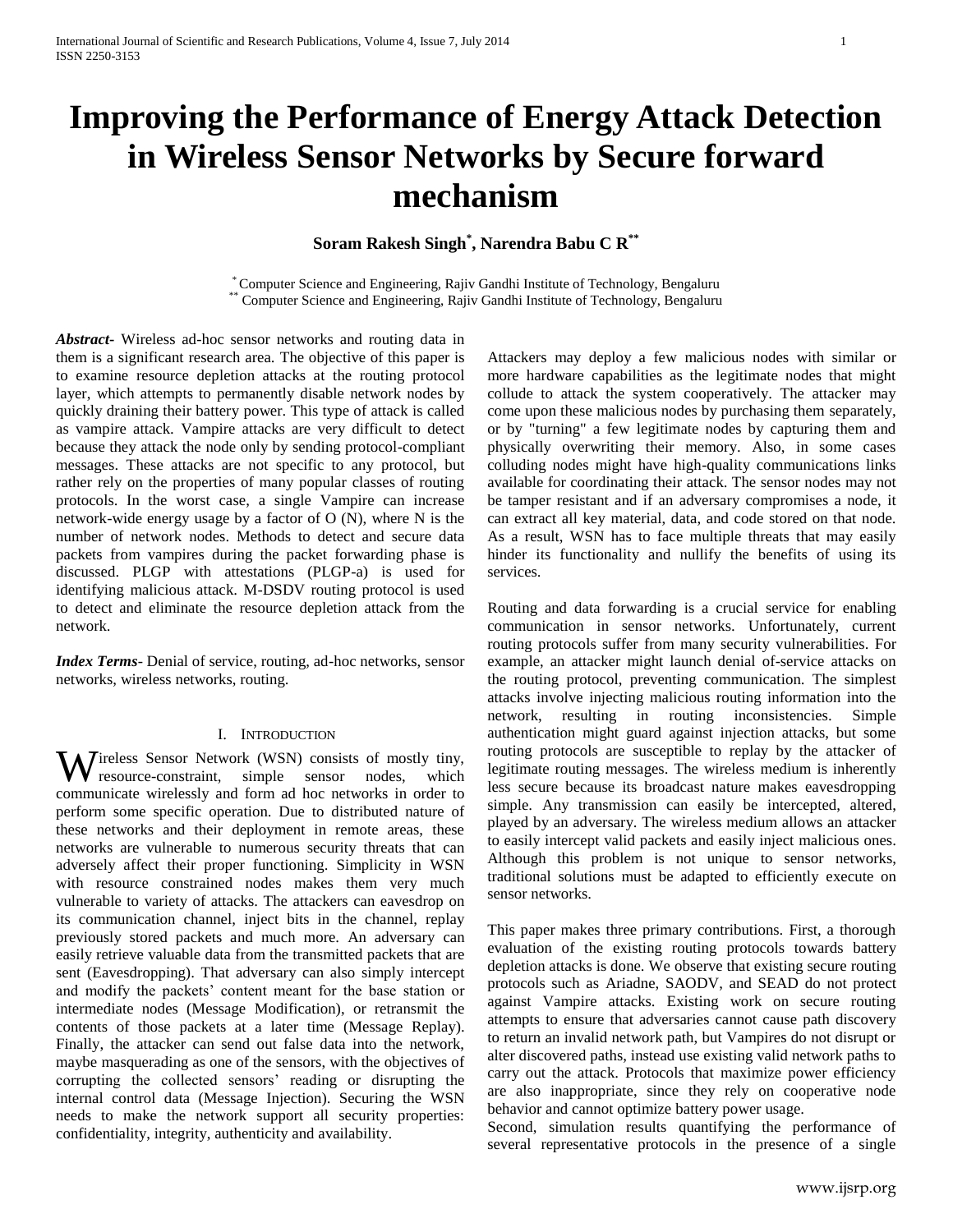Vampire (insider adversary) is shown. Third, modification of an existing sensor network routing protocol is made to prevent the damage caused by Vampire attacks during packet forwarding phase.

## 1.1 Classification

Denial of service is an attack, where a victim can use 10 minutes of the CPU time to transmit a data packet, but whereas an honest node uses 1 minute of its CPU time to transmit the same data packet. In multi hop routing network: a source composes the shortest path and transmits the data packet to the next hop, which transmits it further, until the destination is reached; consuming resources not only at the source node but also at every node the packet moves through. Vampire attack can be defined as a voluntary action of composing and transmitting a malicious message that chooses the longest path which consumes more energy of the network than if an honest node transmits a message of identical size to the same destination. The strength of an attack can be measured by the ratio of network energy used in the honest case to the energy used in the malicious case.

## 1.2 Protocols and Assumptions

In this paper, we consider the effect of Vampire attacks on Destination sequence distance vector routing protocols, as well as a logical ID-based sensor network routing protocol proposed by Parno et al. These protocols are likely to prevent Vampire attacks, so the covered protocols are an important subset of our routing solution space. We differentiate on-demand routing protocols, where topology discovery is done at transmission time, and static protocols, where topology is discovered during an initial phase, with periodic rediscovery to handle rare topology changes. The adversaries are malicious insiders and have the same resources and level of network access as honest nodes. Sending malicious packet automatically allows few Vampires to attack many honest nodes. We will show later that a single Vampire may attack every network node simultaneously, meaning that vampires are to be isolated from the honest nodes. Vampire attacks may be weakened by using groups of nodes with staggered cycles: only active-duty nodes are vulnerable while the Vampire is active; nodes are safe while the Vampire sleeps.

## 1.3 Overview

In the remainder of this paper, we present a series of increasingly damaging Vampire attacks, evaluate the vulnerability of several example protocols, and suggest how to improve flexibility. In source routing protocols, we show how a malicious packet source, can specify paths through the network, which are far longer than optimal, thus wasting energy at intermediate nodes that forward the packet as suggested by the source. In routing schemes, where forwarding decisions are made independently by each node (as opposed to specified by the source), we suggest how directional antenna and wormhole attacks can be used to deliver packets to multiple remote network positions, forcing packet processing at nodes that would not normally receive that packet at all, and thus increasing network-wide energy expenditure. Lastly, we show how an adversary can target not only packet forwarding but also route and topology discovery phases—if discovery messages are flooded, an adversary can, for the cost of a single packet, consume energy at every node in the network.



Figure 1: carousal Attack

#### CAROUSEL ATTACK:

 In this type of attack, a malicious node sends a packet with a route composed as a series of loops with the same node appears in the route many times.

## STRETCH ATTACK:

In this type of attack, a malicious node constructs artificially long routes from the source in spite of shorter routes being available. It increases packet path lengths, causing packets to be processed by a number of nodes that is independent of hop count along the shortest path between the adversary and packet destination.



## Figure 2: stretch attack

This attack causes the packets to be travelled a long route in the network. An adversary constructs artificially long routes, potentially traversing every node in the network.

Increase packet path lengths, causing packets to be processed by a number of nodes that is independent of hop count along the shortest path between the adversary and packet destination.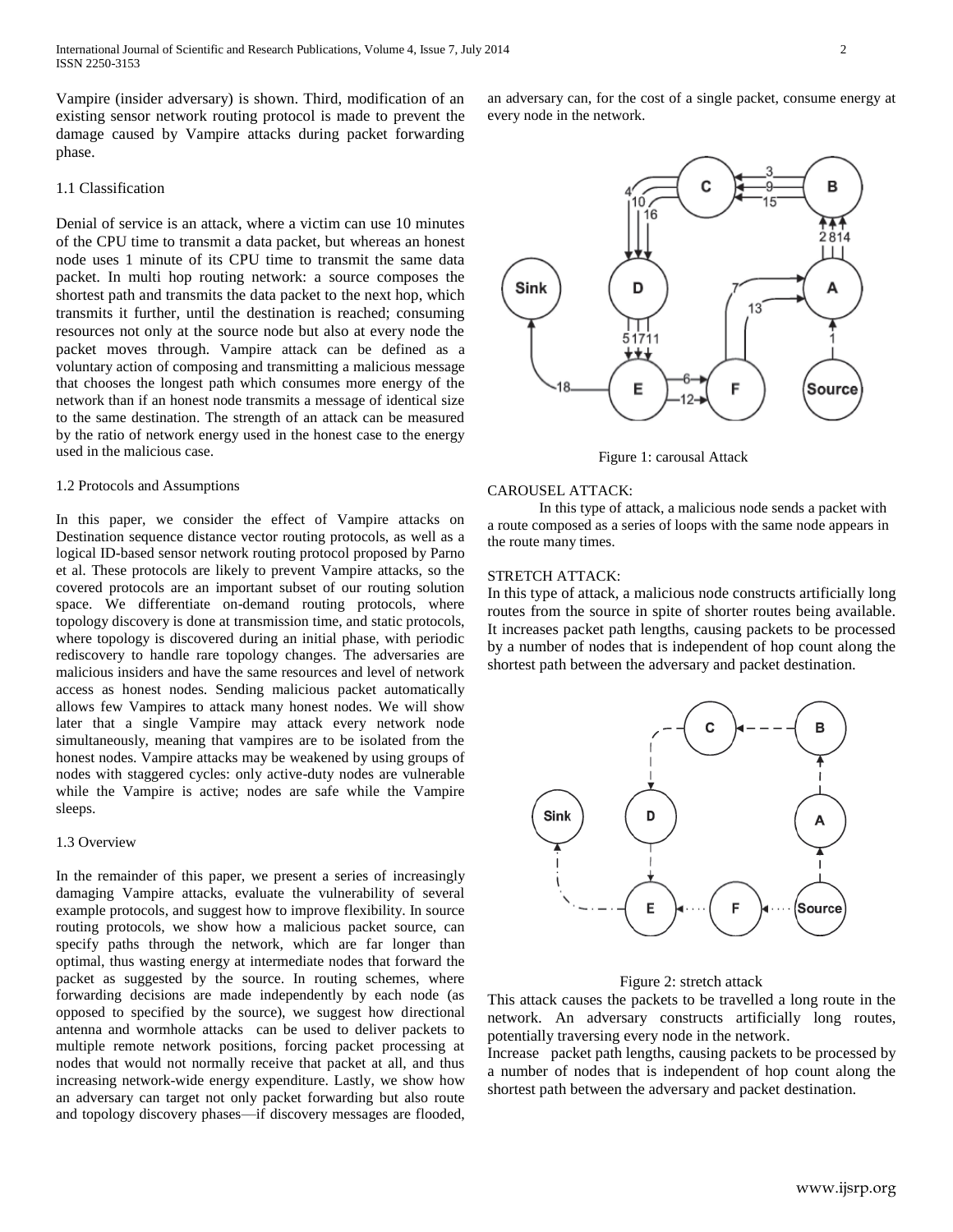## II. RESEARCH ELABORATIONS

# *SNEP Protocol*

SNEP protocol was designed as basic component of another protocol SPINS (Security protocol for wireless Sensor Networks) that were basically designed for secure key distribution in wireless sensor networks. SNEP define the primitives for authentication of sensor node, data confidentiality and data integrity. However the drawback of this protocol is lower data freshness. SNEP protocol uses shared counter for semantic confidentiality not initial vectors. Using SNEP the plain text is ciphered with CTR encryption algorithm. Both sender and receivers are responsible to update the shared counter once when they sent or receive cipher blocks. Therefore sending counter in message is not important; however every message has message authentication code (MAC). This is computed from cipher data with the help of CBC-MAC algorithm. When the receiver node receives data it recomputed MAC and compared with the received MAC.

#### *REWARD*

Z. karakehayou proposed a new algorithm know as REWARD for security against black hole attack as well as malicious nodes. It works on geographic routing. There are two different kinds of broadcast messages used by REWARD.

MISS message helps in the identification of malicious sensor nodes. While the second message SAMBA is used to recognize the physical location of detected black hole attacks and broadcast that location. REWARD uses broadcast inter radio behavior to observe neighbor node's transmission and detect black hole attack. Whenever any sensor misbehaves it maintain a distributed database and save its information for future use. However the main drawback of this protocol is high energy consumption.

#### *Statistical En-Route Filtering*

F. Y. Haiyon et al present a statistical en-route filtering technique to control attacks on compromised sensor nodes, where a compromised node can easily inject wrong report in the network that cause depletion of finite resources at sensor nodes as well as causes false alarms. Statistical En-Route Filtering is able to detect and destroy such false reports in the network. For this purpose message authentication code (MAC) is used to check the validity of each message. When sensed data is forwarded toward sink node each node in the middle verify that message. Statistical En-Route Filtering relies on collective information from multiple sensor nodes. When an event occurs the sensor nodes in the surrounding collectively generate a legitimate report that carries multiple message authentication codes (MAC's). The report is forwarded toward sink node and each node in the middle verifies the report with certain probability, when the report is found incorrect it is dropped. The probability of message incorrectness increases with number of hops. In many cases a false report may reaches to a sink node where sink node will be responsible to verify it again. However this approach causes delay as well as increase communication overhead and energy consumption in resource limited networks.

The effect of denial or degradation of service on battery life and other finite node resources has not generally been a security consideration, making our work tangential to the research mentioned above.

# **SYSTEM METHODOLOGY**

The network is composed of multiple nodes. An energy based mechanism to detect the Vampire Attacks is implemented. Once we constructed a network, the malicious message will be send from the attacker node to any of the normal node. So that the normal node's energy will be consumed more than the normal message level So that we can conclude that the node is affected by the attack. Once the node is identified as the attacked node, the node is eliminated from the network. Hence the attacked node is not able to communicate with the other nodes in the Network. It uses one-way hash chains to limit the number of packets sent by a given node, limiting the packet transmission rate. Energy usage by malicious nodes is to be reduced, since they can always unilaterally drain their own batteries.

The proposed system containing two important technologies, they are

# **PLGP:**

PLGP is a clean-slate secure sensor network routing protocol which is used to detect the vampire node. PLGP consists of **two**  levels:

a) Topology Discovery Phase

b) Packet Forwarding Phase

**Topology Discovery Phase:** Discovery phase organizes nodes into a tree that will later be used as an addressing scheme that is repeated on a fixed schedule and discovery deterministically organizes nodes into a tree that will later be used as an addressing scheme. When discovery begins, each node has a limited view of the network that is the node knows only itself.

Nodes discover their neighbors using local broadcast, and form ever expanding "neighborhoods," stopping when the entire network is a single group. Throughout this process, nodes build a tree of neighbor relationships and group membership that will later be used for addressing and routing.

**Packet Forwarding Phase:** In this phase, all decisions are made independently by each node. When receiving a packet, a node determines the next hop by finding the most significant bit of its address that differs from the message originator's address. Thus, every forwarding event shortens the logical distance to the destination, since node addresses should be strictly closer to the destination.

| <b>Function</b> forward packet $(p)$          |
|-----------------------------------------------|
| $s \leftarrow$ extract_source_address(p);     |
| $c \leftarrow \text{closest\_next\_node}(s);$ |
| if is_neighbor(c) then forward( $p, c$ );     |
| else                                          |
| $r \leftarrow$ next_hop_to_non_neighbor(c);   |
| forward $(p, r)$ ;                            |

# **PLGP WITH ATTESTATIONS (PLGP-a) Phase:**

The verifiable path history is added to every PLGP packet. The resulting protocol, PLGP with attestations (PLGP-a) uses this packet history together with PLGP's tree routing structure so every node can securely verify progress, preventing any significant adversarial influence on the path taken by any packet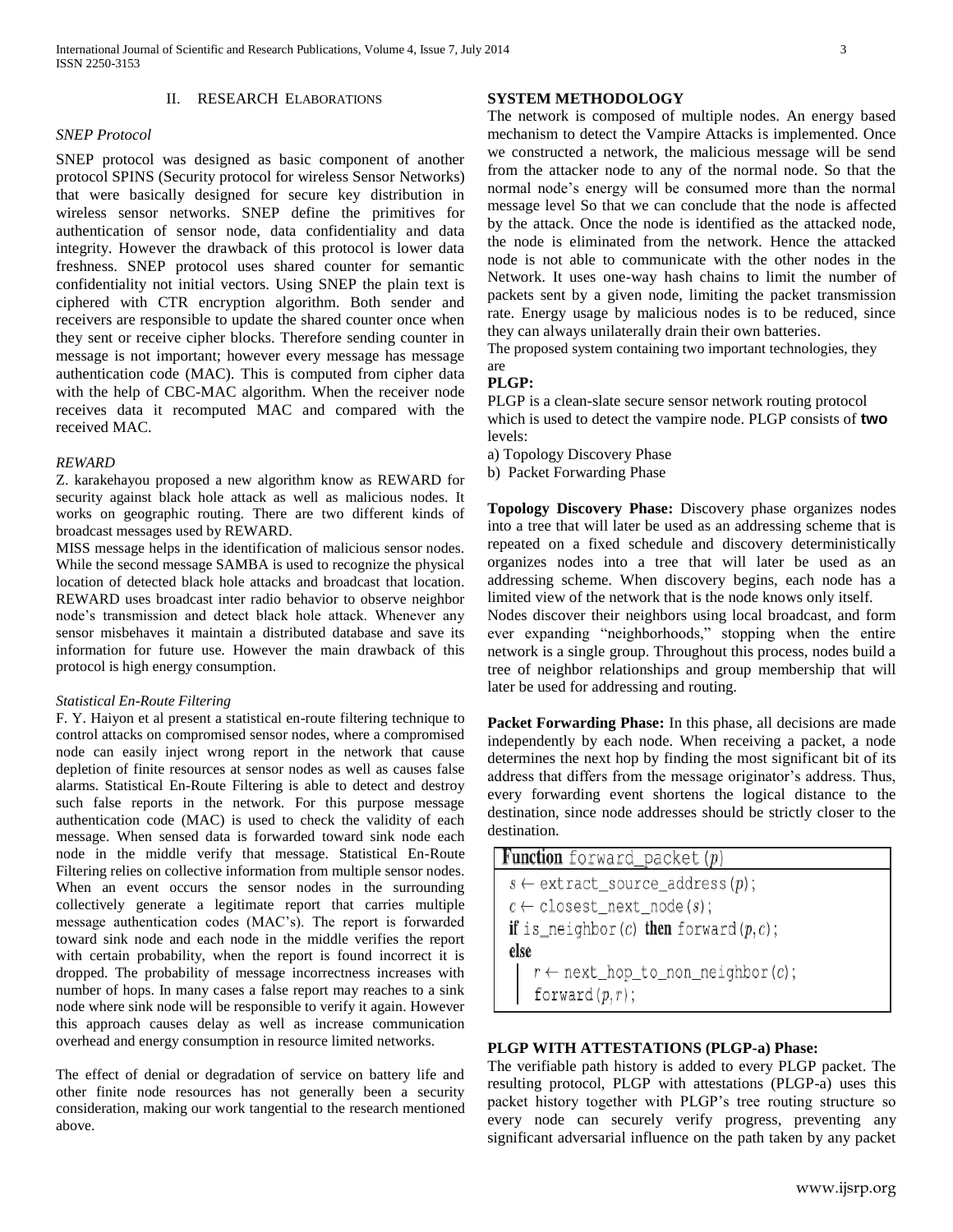which traverses at least one honest node. These signatures form a chain attached to every packet, allowing any node receiving it to validate its path. Every forwarding node verifies the attestation chain to ensure that the packet has never traveled away from its destination in the logical address space.



Fig. 6. The final address tree for a fully converged six-node network. Leaves represent physical nodes, connected with solid lines if within radio range. The dashed line is the progress of a message through the network. Note that nonleaf nodes are not physical nodes but rather logical group identifiers.

# **Packet forwarding PLGP-a**

| <b>Function</b> secure forward packet $(p)$                   |                           |  |
|---------------------------------------------------------------|---------------------------|--|
| $s \leftarrow$ extract_source_address(p);                     |                           |  |
| $a \leftarrow$ extract_attestation(p);                        |                           |  |
| if (not verify_source_sig(p)) or                              |                           |  |
| (empty $(a)$ and not is neighbor $(s)$ ) or                   |                           |  |
| (not saowf verify $(a)$ ) then                                |                           |  |
| return ;                                                      | $/\star$ drop(p) $\star/$ |  |
| foreach <i>node in a</i> do                                   |                           |  |
| $prevnode \leftarrow node;$                                   |                           |  |
| <b>if</b> (not are_neighbors (node, prevnode)) or             |                           |  |
| $(not$ making progress ( $prevnode, node$ ) then              |                           |  |
| return :                                                      | $/\star$ drop(p) $\star/$ |  |
|                                                               |                           |  |
| $c \leftarrow$ closest next node(s);                          |                           |  |
| $p' \leftarrow \texttt{sawf\_append}(p)$ ;                    |                           |  |
| if is neighbor(c) then forward( $p', c$ );                    |                           |  |
| <b>else</b> forward( $p'$ , next_hop_to_non_neighbor( $c$ )); |                           |  |

**M-DSDV NETWORK ROUTING:** In this section, we show that destination sequence distant vector a proactive network routing protocol [24] can be modified to provably resist Vampire attacks during the packet forwarding phase. Even though the existing DSDV is designed to overcome routing loop problems, it is still not a feasible method for efficient packet transmission, as the protocol is proactive which utilizes more battery power and bandwidth. M-DSDV consists of a topology discovery phase, followed by a topology maintenance phase. Legitimate network node has a unique certificate of membership, which includes its public key and code word (assigned by a trusted offline authority before network deployment). Topology Discovery of the neighboring nodes begins, when there is a need to transmit the data packet.

Each node has a limited view of the network—the node knows only itself. Nodes use the local broadcasting scheme to discover their neighbors', where the certificate identity verification is done to isolate the external unauthorized nodes from the network. Thus, each honest node learns its active neighbor node's address and public key.

When a source node S, wants to send a data packet to destination D, first constructs and broadcasts a route request packet consisting of (source address, destination address, sequence number, next hop, metric, index number and time to live) fields. The source address and destination address are the internet protocol addresses, the sequence number is used to differentiate new routes from stale routes, the next hop and metric is a local counter maintained separately by each node and incremented each time a RReq is broadcasted, the index number is initialized to zero, is used to keep track of the loops the packet has made and the final time to live field is used as a clock which increments whenever a RReq packet is sent.

On receipt of RReq, intermediate nodes inspect it to see if it is a duplicate, in which case it is rejected. If not the (source address, next hop, metric) pair is entered into the local history table. The destination address is looked up in the routing table, if a fresh route to it is known an RRep a route reply packet is sent back to S. If not, it increments the index number and rebroadcasts the RReq. This also creates a backward route towards S and exists has an optimization technique.

When destination receives RReq, it sends back an RRep packet to the node from which it got the first RReq packet.

The format of the route reply packet includes (source address, destination address, destination sequence, index number, life time). Here, the source address, destination address and index number are copied from the incoming RReq packet, but the destination sequence number is taken from its counter in memory. The life time field indicates how long the route is valid. On receipt of RRep, intermediate nodes on the way back, inspect the packet and create a backward route towards destination.Intermediate nodes that got the original RReq packet but were not on the reverse path discard the reverse route table entry when the associated timer expires. When the next hop link in the routing table entry breaks, all active neighbors' are informed by means of RERR packets which updates the sequence number. RERR packets are also generated when anode X is unable to forward packet P from node S to node D on link  $(X, Y)$ . The incremented sequence number N is included in the RERR. When node S receives the RERR, it initiates a new route discovery for D using the sequence number that is at least as large as N.

In the presence of vampires, carousel attack and stretch attack can be prevented by using the index number. In case of, carousel attack, where a packet which traversed through the shortest path of the network, returns back again to the same node, that could be eliminated by checking the index number stored on the packet header and the index number stored in the local routing table of the node.